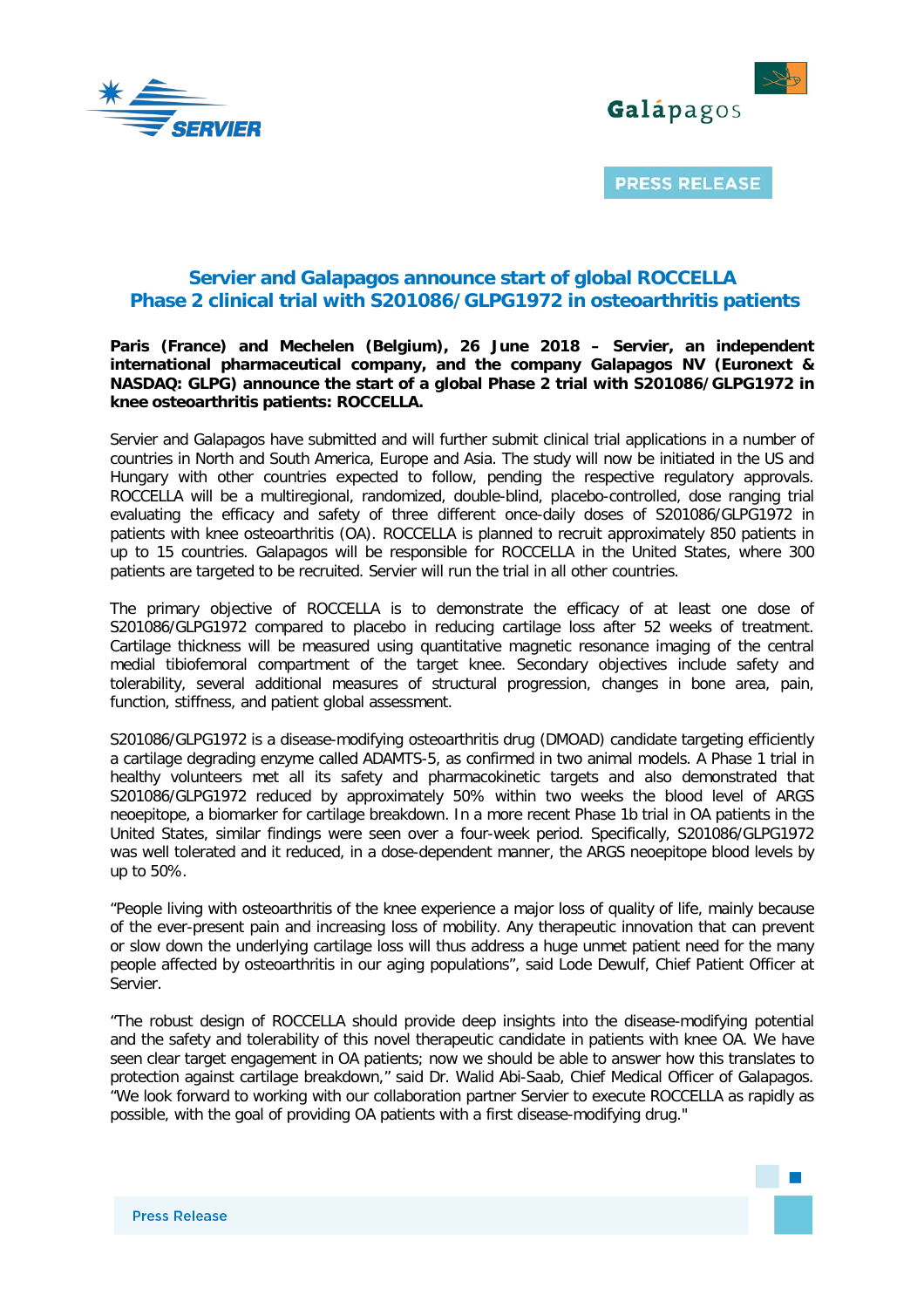



Galápagos

"Due to its unique mechanism of action based on the inhibition of cartilage degradation, S201086/GLPG1972 has the potential to help patients with osteoarthritis by altering the course of their disease. We look forward to launch the ROCCELLA phase 2 trial as a global effort conducted jointly by Servier and Galapagos to fulfill the needs of patients suffering from osteoarthritis", said Philippe Moingeon Head of Center for Therapeutic Innovation at Servier.

OA is a highly prevalent and disabling pathology. So far, no treatment is available to counteract disease progression, and patients are left with only symptomatic treatments. As a result, OA represents an important unmet medical need. Galapagos developed investigational molecule S201086/GLPG1972 with the potential of becoming a first-in-class DMOAD as part of a collaboration with Servier signed in 2010. Galapagos has full U.S. commercial rights to S201086/GLPG1972. Under the terms of the agreement, Galapagos is also eligible to receive development, regulatory and other milestone payments plus royalties upon commercialization outside the United States.

S201086/GLPG1972 is an investigational drug candidate and its safety and efficacy have not yet been established.

#### **About Servier**

Servier is an international pharmaceutical company governed by a non-profit foundation, with its headquarters in France (Suresnes). With a strong international presence in 148 countries and a turnover of 4.152 billion euros in 2017, Servier employs 21,600 people worldwide. Entirely independent, the Group reinvests 25% of its turnover (excluding generic drugs) in research and development and uses all its profits for development. Corporate growth is driven by Servier's constant search for innovation in five areas of excellence: cardiovascular, immuneinflammatory and neuropsychiatric diseases, cancers and diabetes, as well as by its activities in high-quality generic drugs. Servier also offers eHealth solutions beyond drug development.

More information: [www.servier.com](http://www.servier.com/)

Follow us on Social Media: **in Fig.** 

#### **Servier press contacts :**

Sonia Marques : [media@servier.com](mailto:media@servier.com) – Tel. : +33 (0) 1 55 72 40 21 / + 33 (0) 7 84 28 76 13<br>Karine Bousseau : media@servier.com – Tel. : +33 (0) 1 55 72 60 37 : [media@servier.com](mailto:media@servier.com) - Tel. : +33 (0)1 55 72 60 37

## **About Galapagos**

Galapagos (Euronext & NASDAQ: GLPG) is a clinical-stage biotechnology company specialized in the discovery and development of small molecule medicines with novel modes of action. Galapagos' pipeline comprises Phase 3 through to discovery programs in cystic fibrosis, inflammation, fibrosis, osteoarthritis and other indications. Our target discovery platform has delivered three novel mechanisms showing promising patient results in, respectively, inflammatory diseases, idiopathic pulmonary fibrosis and atopic dermatitis. Galapagos is focused on the development and commercialization of novel medicines that will improve people's lives. The Galapagos group, including fee-for-service subsidiary Fidelta, has approximately 640 employees, operating from its Mechelen, Belgium headquarters and facilities in the Netherlands, France, Switzerland, the US and Croatia. More information at [www.glpg.com.](http://www.glpg.com/)